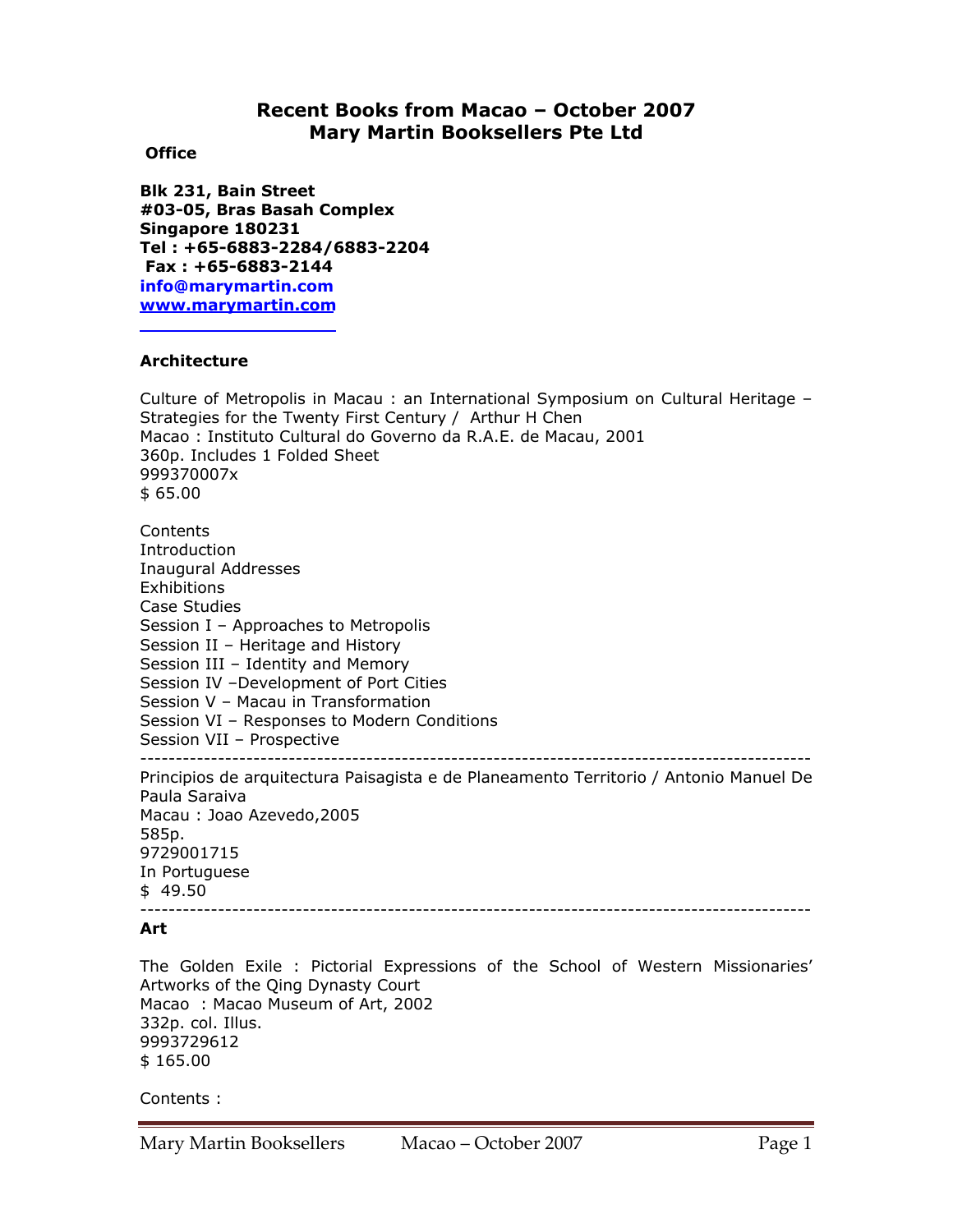Illustrations 32-249

A Treatise on the System of Court Paintings in the Qing Dynasty Paintings by Lang Shining Without Signature for Imperial Dedication Naturalistic Trend of the Qing Imperial Portraiture

Western Missionary Painters and Imperial Architectural Paintings of the Qing Dynasty On Some of the Extant Masterpieces by Wu Li

The Relics and Memorials of Lang Shining, Wang Zhicheng, and Ai Qimeng in Beijing Macao in the Ming and Qing Dynasties – The Missionaries' Main Gateway to China Macao, the Originating Course of the Introduction of Western Aesthetics into China Western Painters Entering into China Through Macao during the Ming and the Qing Dynasties

A Chronology of Court Paintings in the Qing Dynasty and Related Event. Captions & Postscript.

-----------------------------------------------------------------------------------------------

Culture, Art, Religion : Wu Li (1632-1718) and His Inner Journey

Macao : Macau Ricci Institute, 2006 510p. 99937-758-5-1 (hard cover) Macau Ricci Institute Studies 3

\$ 70.00

I. The Cultural Background

The "Macao Formula" in Crisis over the Quest for Spiritual Faith Fok Kai Cheong

Jesuit Buildings in Asia: Reflections on the Practice of Architectural Accommodation David M. Kowal

Science and Art: the College and Church of Madre de Deus at the Time of Wu Li César Guillén-Nuñez

"Dar a otro modo y orden" Wu Li's Education in Christian Visuality Elisabetta Corsi

Catholics in Regions South of the Yangzi River (1669-1702) Han Qi

II. East Meets West

Artistic Exchanges Between the East and the West during Wu Li's Time Mo Xiaoye Michael Shen Fuzong's Journey to the West: A Chinese Christian Painted at the Court of James II Glenn Timmermans

A Tale of Two Jesuit Artists: Wu Li and Giuseppe Castiglione in Qing Dynasty China Gauvin A. Bailey

Missionaries' Influence on Wu Li's Conversion to Christianity Luo Jie

III. The Paintings

The Inner Journey and Paintings of Wu Li Li Puwen

The Influence of Wu Li in the History of Modern Chinese Painting Huang Tiechi A Unique Thinking and a Broad Mind: On the Art of Wu Li's Landscape Paintings Li Jinyuan

From an Artist to a Priest: Analysis of the Spiritual Path of Wu Li Wen Liding

IV. The Poems Wu Li and Macao Tereza Sena Crossing the Border, Breaking with the Past: Wu Li's Iconoclasm Wolfgang Kubin

A Trial Analysis on the Thread of Wu Li's Religious and Artistic Thoughts Lu Wei & Yuan Guan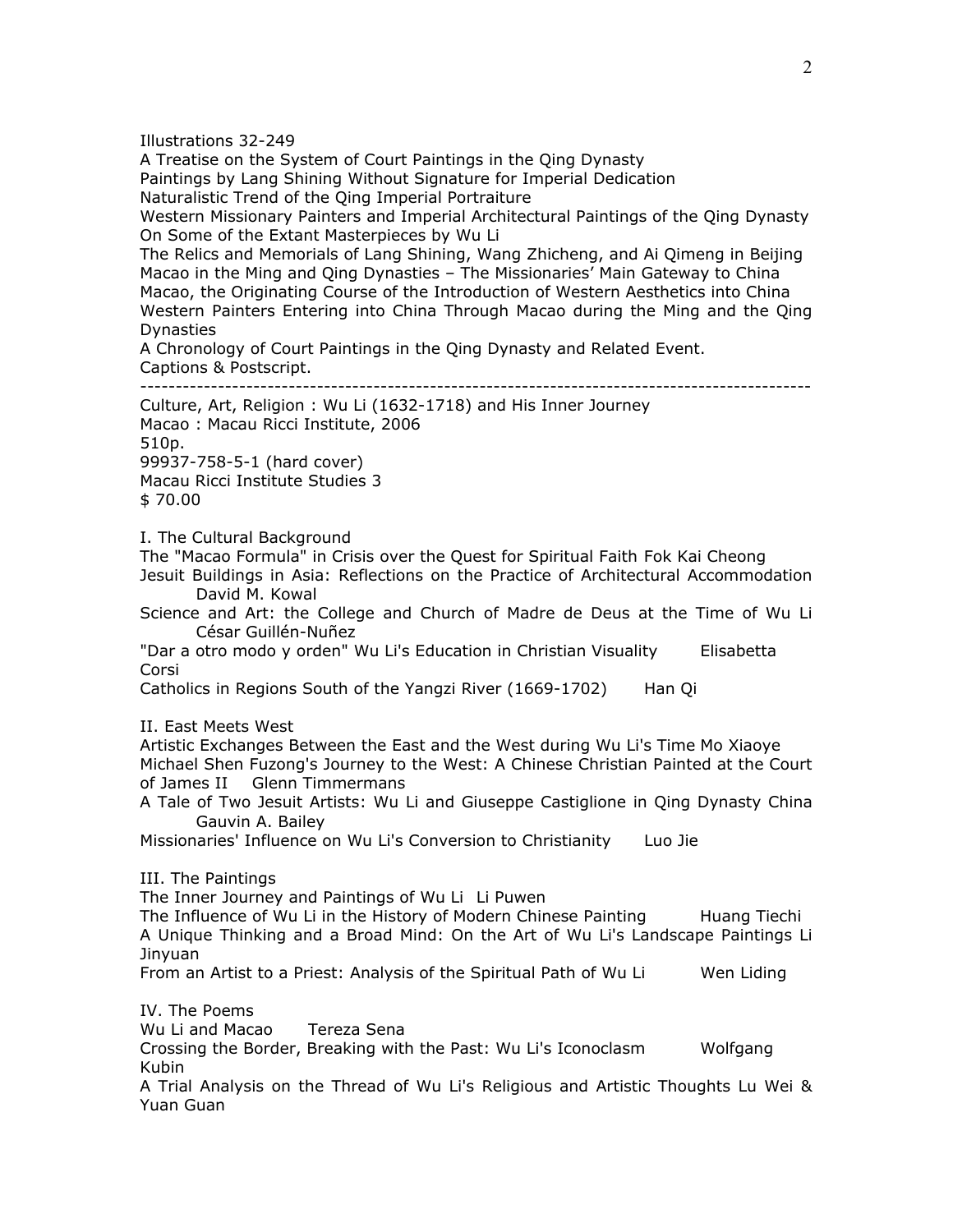The Important Value of Wu Yushan's Personal Experience Zhang Wenqin

V. The Inner Journey Wu Yushan's Path to Faith Gu Weimin Chinese Interpretive Trilogy of Nadal's "Illustrations of Gospel Stories" He Qi Wu Li: In Search of the "Western Lantern" Christina Miu Bing Cheng Seeking the Truth from the West: A Generation of Giants in Late Ming China Yu Sanle On Wu Li's Hometown and Other Miscellanies Wu Zhengming & Cao Jiajun Index Acknowledgments -----------------------------------------------------------------------------------------------

#### **Cookery**

Macanese Cooking : a Journey across generations / Cecilia Jorge Macao : Associacao Promotora da Instrucao dos Macaenses, 2004 151p. includes Index 9993777854 \$ 50.00 -----------------------------------------------------------------------------------------------

#### **History**

A Taprobana E A Ponte De Rama : Estudos sobre os Portugueses em Ceilao e na India do Sul / Jorge Flores Macau : Instituto Portugues do Oriente,2004 239p. 9993769517 Coleccao Memoria do Oriente In Portuguese \$ 29.95

Mainly on the History of the Portuguese in the Ports of South India and Ceylon.

----------------------------------------------------------------------------------------------- Uma Imagem Do Japao : A Aristocracia Guerreira Niponica Nas Cartas Jesuitas de evora (1598) / Ana Fernandes Pinto Macau : Instituto Portugues do Oriente,2004 251p. 9993769525 Coleccao Memoria do Oriente In Portuguese \$ 29.95 ----------------------------------------------------------------------------------------------- Portugueses Em Terras Do Dai-Viet (CochinChina E Tun Kim) 1615-1660 /Isabel Augusta Tavares Maurao Macau : Instituto Portugues do Oriente, 2005

374p. 9993769533 Coleccao Memoria do Oriente

In Portuguese \$ 34.95

-----------------------------------------------------------------------------------------------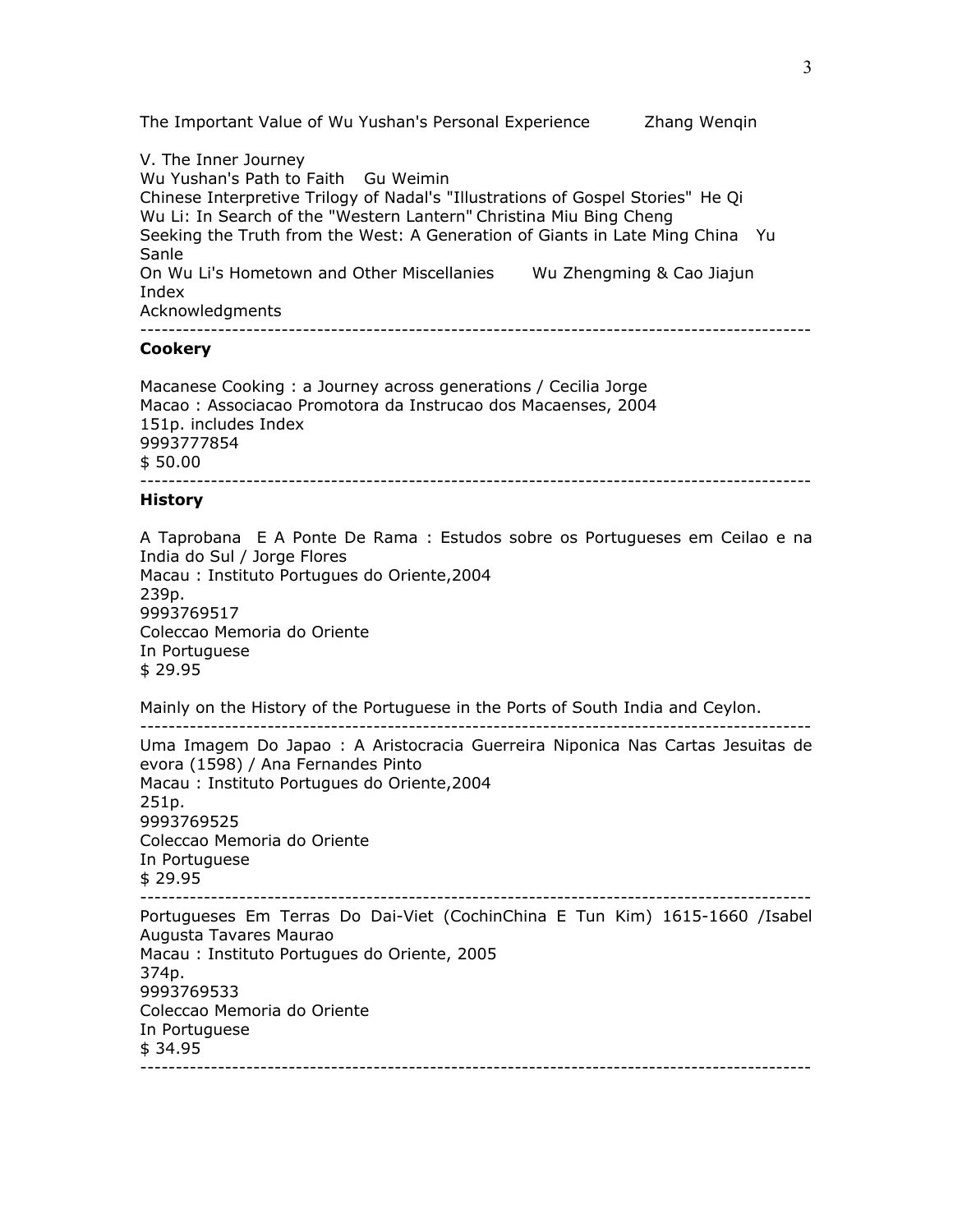Conference Proceeding of Macao-Philippine Historical Relations / (Ed) Alan Norman Baxter Macau : University of Macau and CEPESA(Portuguese Centre for the Study of Southeast Asia), 2005 371p. 9993726648 \$ 29.95 ----------------------------------------------------------------------------------------------- The Portuguese in Hong Kong and China / Jose Pedro Braga Macau : Fundacao Macau, 1998 242p.

Reprint of the 1944 Edition 9726580854 \$ 25.00

-----------------------------------------------------------------------------------------------

Timor Loro Sae : 500 Years / Geoffrey C Gunn Macau : Livros Do Oriente, 1999 323p. 9729418691 \$ 45.00

This is the first book-length History of the small South-east Asian Island of Timor in the English Language.

Using an array of European language sources and archival records, Gunn takes a correlated view of the Timorese Funu or way of making war and the incursions of Outsiders. Viewed over long time, the Timor Case stands outside classic models of colonial pacification, the raising of taxes and mission Civilitrice. Rather, as the book explains, Timor and the Flores-Solor archipelago served as a collection centre for seasonal trading conducted by Chinese, Macanese, Portuguese and others for Timor's highly esteemed sandalwood.

-----------------------------------------------------------------------------------------------

Brief History of the Bishops of the Macao House 1576-2006 = Historia Breve dos Bispos da Diocese de macau 1576-2006 / Compiler Roque Tse Macau : Macao Diocesan Social Communication Centre, 2006  $1v.$ 9993787701 In Chinese-English-Portuguese \$ 25.00 ----------------------------------------------------------------------------------------------- The Canton-Macao Dagregisters – 1762 / Translation and Annotation by Paul A Van Dyke ; Revisions by Cynthia Vialle Macau ; Instituto Cultural Do Governo da R.A.E. de Macau, 2006 117p. Includes Index 9993700665 \$ 29.50 ----------------------------------------------------------------------------------------------- European Travellers and the Asian Natural World – I Macau : Instituto Cultural do Governo da R.A.E. De Macau, 2006 154p. Revista de Cultura = Review of Culture – International Edition No.20. ISSN : 1682-1106 \$ 25.00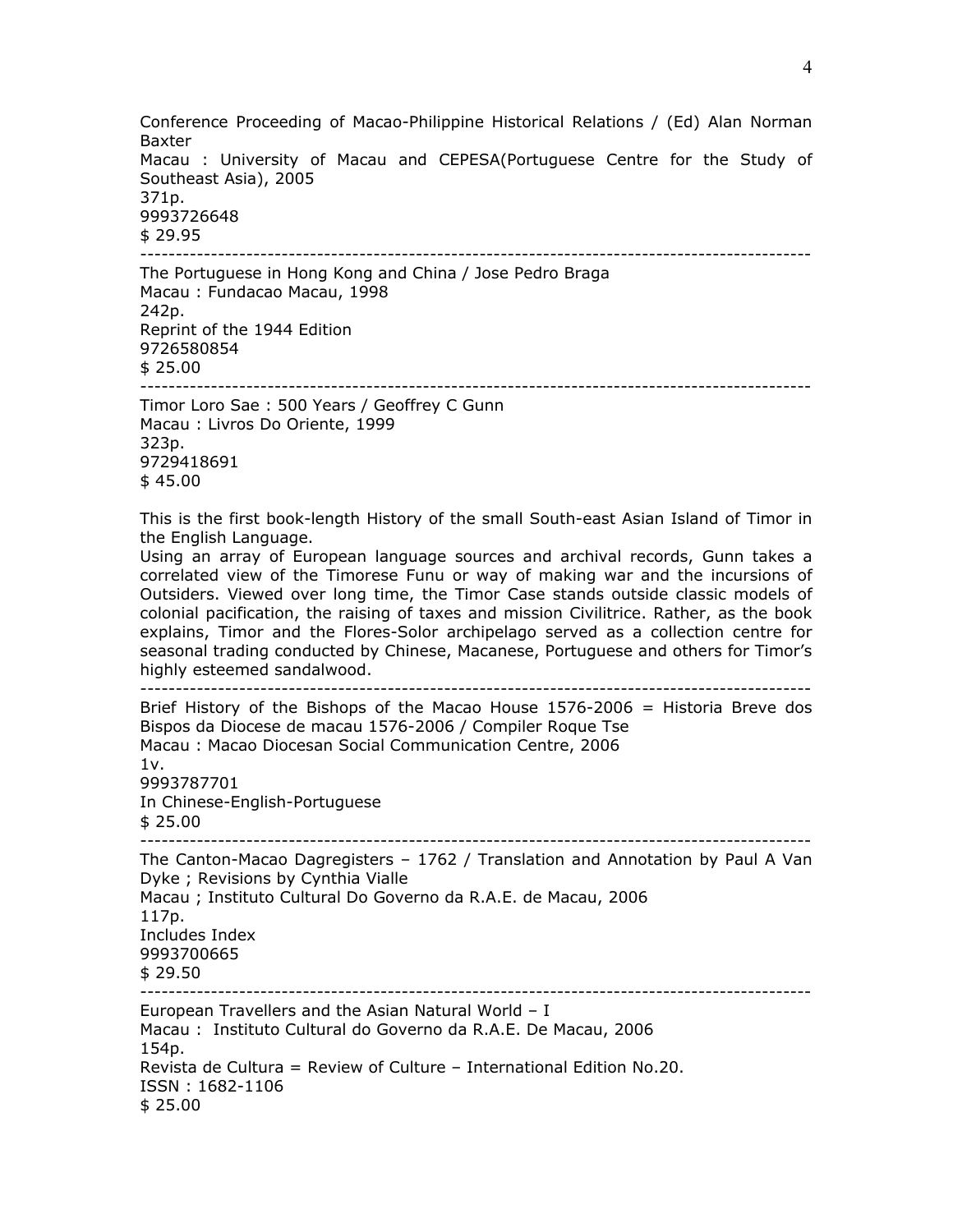-----------------------------------------------------------------------------------------------

European Travellers and the Asian Natural World – II Macau : Instituto Cultural do Governo da R.A.E. De Macau, 2007 162p. Revista de Cultura = Review of Culture – International Edition No.21 ISSN : 1682-1106 \$ 25.00 -----------------------------------------------------------------------------------------------

Departed , Yet Present : Zhalan : The Oldest Christian Cemetery in Beijing / Edward J Malatesta, Gao Zhiyu

Macao : Instituto Cultural de Macao, 1995

316p. 9723502135

\$ 39.50

-----------------------------------------------------------------------------------------------

A Museum in an Historic Site : The Monte Fortress of St. Paul Macau : Musee de Macau, 1999

192p. 9729762902 \$ 49.50

## Contents

The 'Acropolis' of Macau : The Religious, Cultural and Military Complex of the Society of Jesus

The Defences of Macau : The Monte Fortress as exponent 'Primus Inter Pares' The Historical, Military and Civil Role of the Monte Fortress

Military and paramilitary units, Their history and Relationship with the Monte Fortress The College of St. Paul and the Monte Fortress : Intervention and Archaeological Readings

The Reutilization of the Monte Fortress as a Museum

-----------------------------------------------------------------------------------------------

### **Law**

Law, Regulation, and Control Issues of the Asian Gaming Industry : Proceedings of the First Conference of the Asian Academic Network and Commercial Gaming Macao : Institute for the Study of Commercial Gaming, University of Macao, 2006 264p. 9993726893 \$ 28.00 -----------------------------------------------------------------------------------------------

Culture, Law and Order : Chinese and Western Traditions Macao : Macao Ricci Institute, 2007 488p.; 24cm. 9789993775881 Macau Ricci Institute Studies 4

\$ 70.00

# **Introductory Reflections**

The Nuptials Between Justice and Law in the Philosophy of John Rawls: Its Impact in Contemporary Political Philosophy Arnaldo M. A. Gonçalves

# **II Republic and Autocracy:**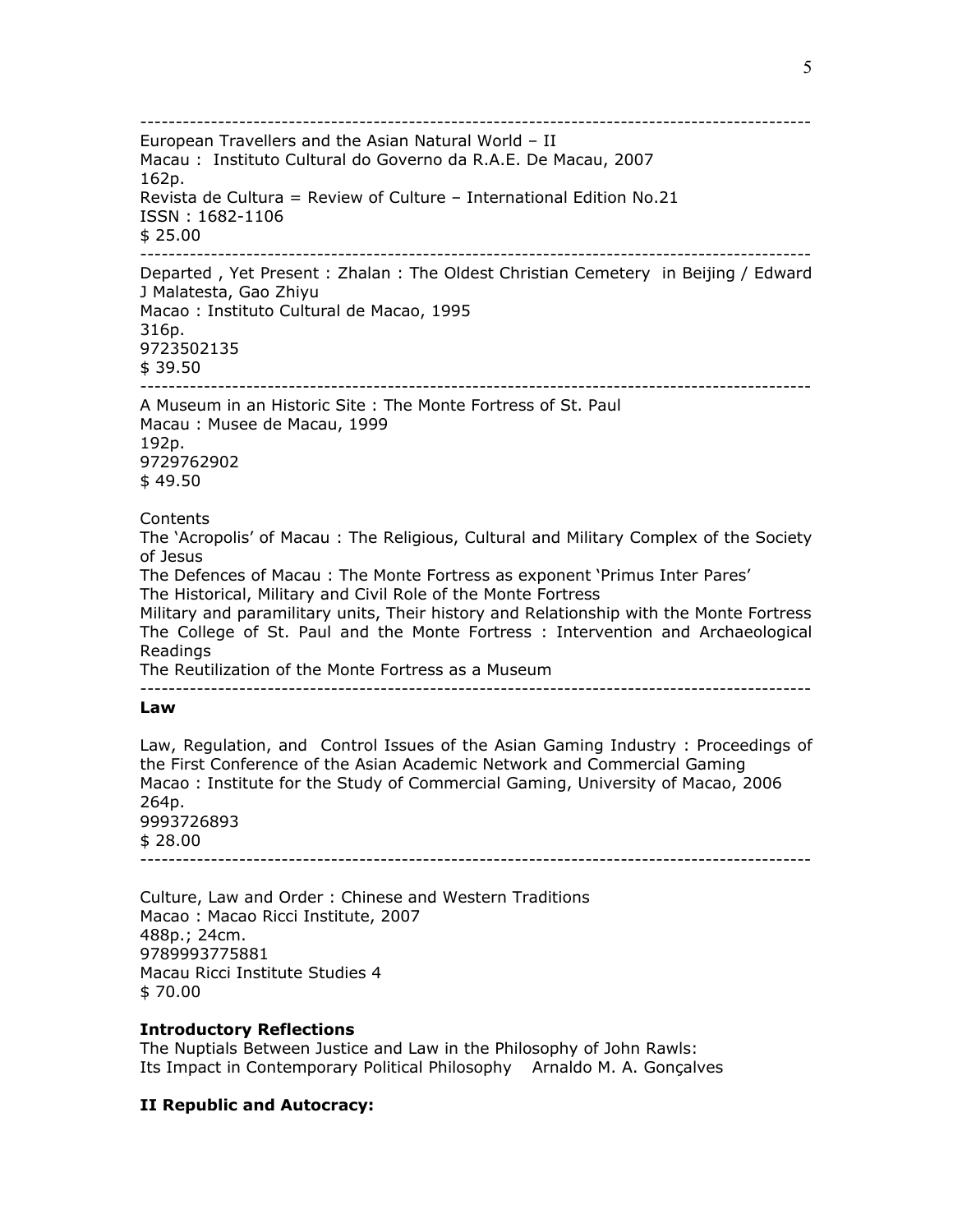A Genetic Differentiating of the Cultural Crypto-genes between Ancient Rome and China Michael C. Mi

A Comparison of Chinese and Western Law Culture: The Evolution of Chinese Administrative Law Xu Jinglin

The Rule of Law and the Role of Law in the Chinese Context Ignazio Castellucci Chinese Culture and the Rule of Law

The Interplay of the Chinese Communist Party with the Chinese Law: Crippling Efforts Towards the Rule of Law Zou Keyuan

The Minority Question Reconsidered: Law and Development in Cross-Cultural Comparison of America and China Matthew S. Erie

Chinese Culture and the Rule of Law in China Zhang Haiting

Inveterate China: Law and Symbolism Jonas Grimheden

# **III. Cultures Interplay in the Rule of Law**

Sir George Thomas Staunton and the Translation of the Qing Legal Code Glenn Timmermans

Civil Codification, Foreign Influence and "Local Conditions" in China: Towards China's Own Civil Code? Chen Jianfu

Images of Law in Chinese Crime Fiction Isabel M. S. C. Morais

"Slavery as Practised by the Chinese": Observations of Western Missionaries, 1849- 1926 Johanna Sirera Ransmeier

# **IV. Changes in China of the Rule of Law**

Shifts in the Culture of a Constitution: Closing the Gap and Re-drawing the Map Anne Carver

The Rule of Law in China Wang Jiangyu Modern Courts and Judges in Fengtian Province (1907-1928) Zhang Qin Chinese Law Past and Present Potential of a Legacy? Karin Buhmann

# **V. The Rule of Law in Today's China**

Religion in Post Mao China Legalism and Religious Management Beatrice Leung China's Constitutionalism and Its Recent Developments in China and Taiwan Jean-Pierre Cabestan

WTO Implementation and the Rule of Law: Government Procurement in China Bill K. P. Chou

Index

-----------------------------------------------------------------------------------------------

Commercial Code / Tr . Jorge A.F. Godinho Macao : Legal Affairs Bureau, 2003 405p. 9993762555 English Version \$ 25.00 -----------------------------------------------------------------------------------------------

# **MAPS**

Atlas of Macao = Atlas de Macau Macao SAR : Cartography and Cadastre Bureau of Macao SAR, 2005 162p.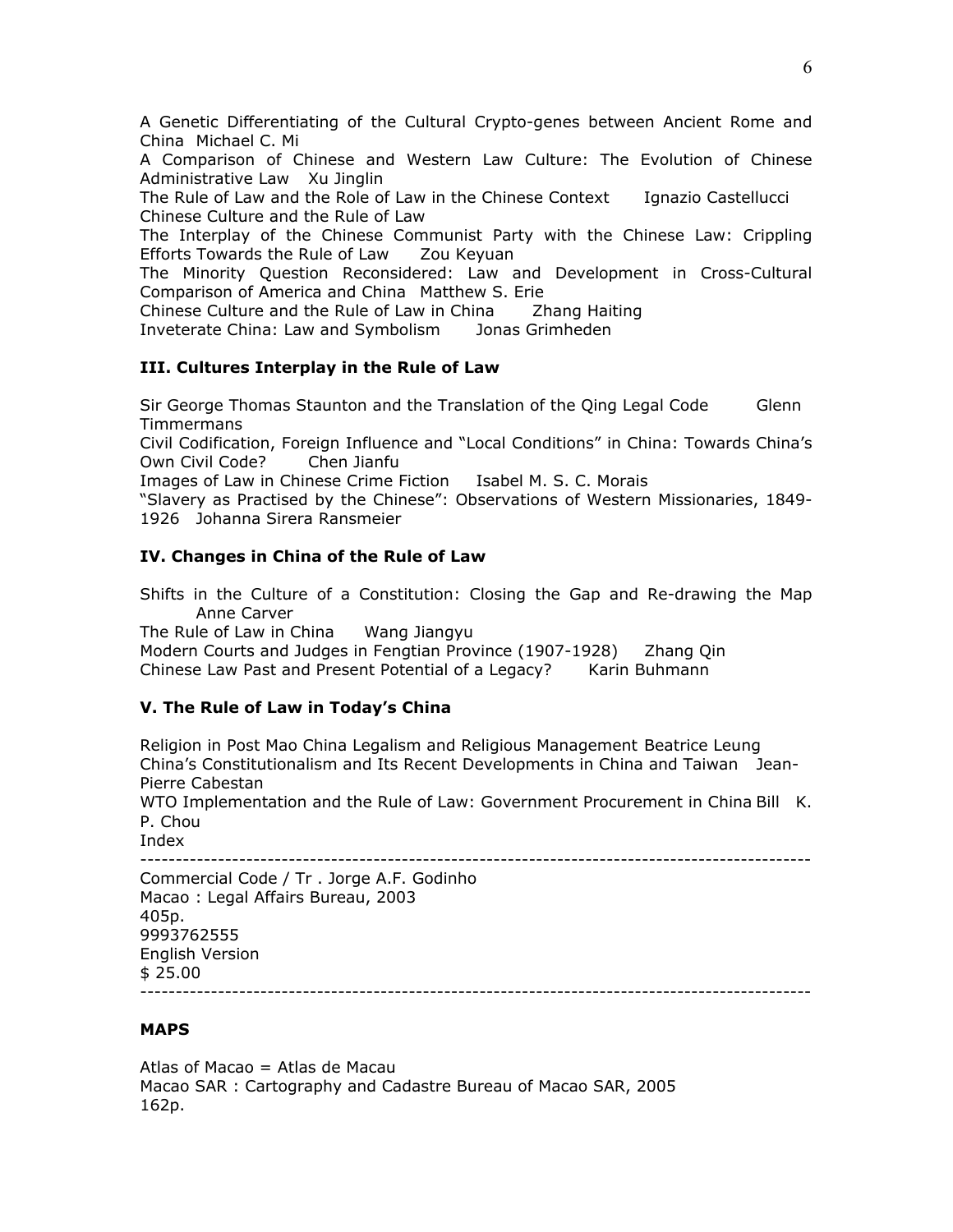Includes 1 CD-ROM 9993785407 Trilingual – English – Portuguese – Chinese Photomap Edition \$ 30.00 -----------------------------------------------------------------------------------------------

#### **Official Publications**

Catalog of Publications in Macao in 2003 Macao :Instituto Cultural do Governo da R.A.E. de Macau, 2004 342p. Includes 1 CD-ROM 9993700657 \$ 49.50 ----------------------------------------------------------------------------------------------- Macao 2006 Yearbook Macao SAR : Government Information Bureau, 2006 615p. 9993756067

Includes 1 CD-ROM English Version \$ 39.50 (Subscription Handled- Annual Version) -----------------------------------------------------------------------------------------------

#### **Politics**

Theory of Integration and EU Policies / Manuel Porto Macau : Institute of European Studies of Macau, 2004 633p. Includes Index 9993767042  $$45.00$ -----------------------------------------------------------------------------------------------

Overcoming Borders, Living with Borders : Macao and the Integration with China / Werner Breitung Macau : Instituto Cultural do Governo da RAE de Macau, 2007 159p. 9789993700944 \$ 35.00

What impact has the border for people living close to it, on their identity, perception, interaction and activity spaces? How does this impact change over time? This report tells the stories of Macau people, it links the themes of life, territory and identity, and it reflects on Macao and the Zhuhai border in the wider context of the integration process.

-----------------------------------------------------------------------------------------------

Macau on the Threshold of the Third Millennium Macao : Macau Ricci Institute, 2003 333p. 9993775819 Macau Ricci Institute Studies 1 \$ 65.00

Keynote Address: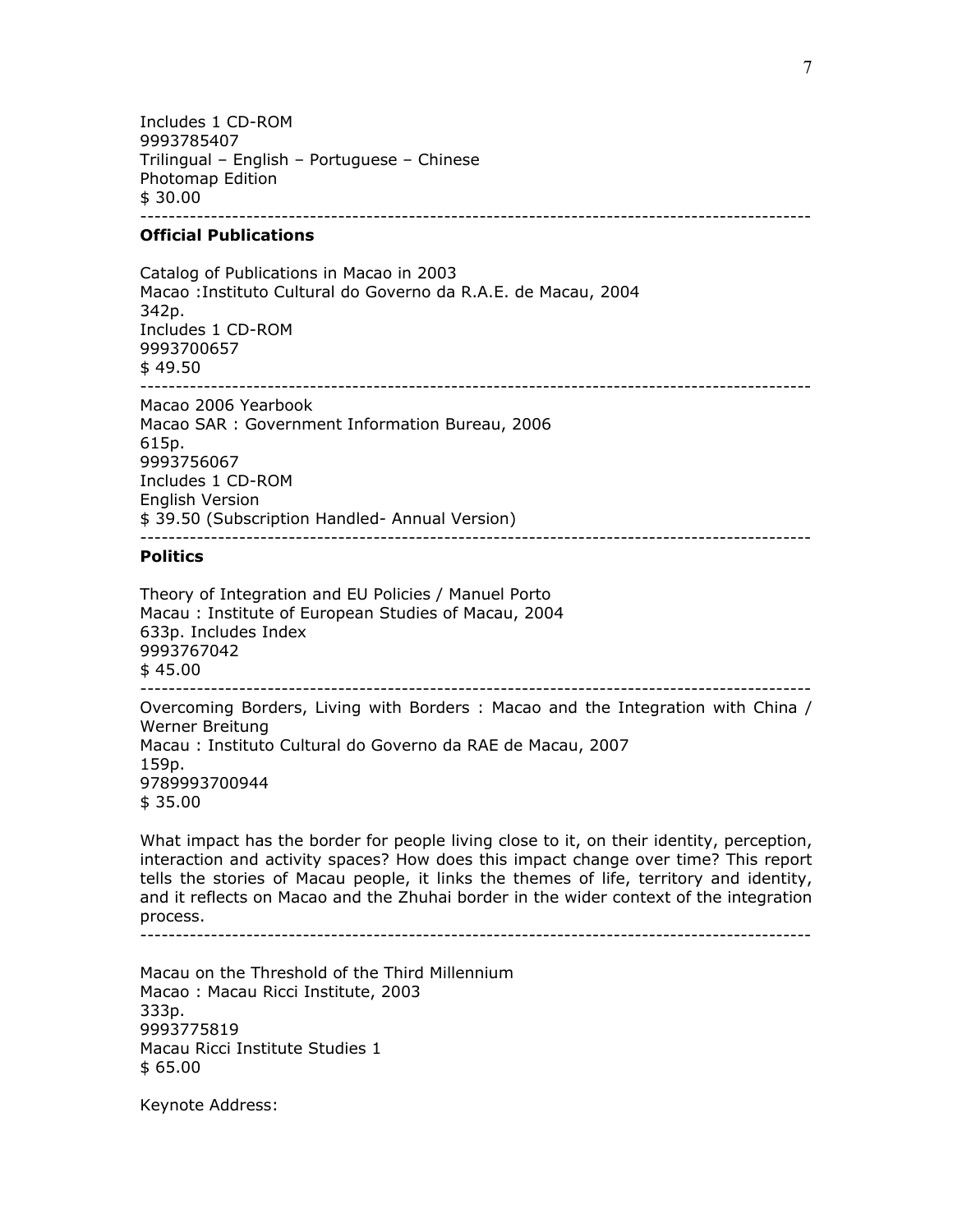Macau still exists! But will it survive? / Jean-Pierre Cabestan

#### **I. Macau's Historical Meaning**

The Existence of Macau: A Chinese Perspective Fok Kai Cheong The Portuguese Chromosome: Reflections on the Formation of Macau's Identity (16th -18th Centuries) / Jorge Manuel Flores

Ambergris and Opium in Macau's History / Wu Zhiliang

Macau: A Tale of Many Cities / António Vasconcelos de Saldanha

### **II. Macau's Political and Legal Systems and International Relations**

Constitutional Conventions and Political Development in Macau / Lo Shiuhing Accommodating Diversity: Macau Under China's Constitution /Francisco Gonçalves Pereira

Mass Political Culture and Political Development in Post-1999 Macau / Herbert S. Yee Macau and Europe: The Challenges of the Paradiplomacy Game / Miguel Santos Neves

Macau's International Relations / José Duarte de Jesus

#### **III. Macau's Geography, Economy and Society**

Macau in the Pearl River Delta and Beyond / Richard Louis Edmonds Macau Mixed Architecture and Urbanisation / Carlos Marreiros Macau: A Multi-Community Society / Jean Berlie Education and Change in Macau's Portuguese Community / Rui Almeida Simões Towards an Educational Agenda for Macau at the Start of the New Millennium / Keith Morrison

#### **IV. Macau's Cultural and Religious Identities**

A Project of Identity: Macau in the World unity / Luís Sá Cunha A Church in Search of New Ways / Luís Sequeira Religious Syncretism: The Harmonization of Buddhism & Taoism in Macau's Lian Feng Miao / Christina Cheng

----------------------------------------------------------------------------------------------- "One Country, Two Systems" and the Macao SAR / Ieong wan Chong, Ieong Sao Leng Macao : Centre for Macau Studies, University of Macau, 2004 437p. 9993726303 \$ 35.00 -----------------------------------------------------------------------------------------------

## **Religion – Christianity**

Religion and Culture : Past Approaches, Present Globalisation, Future Challenges Macau : Macau Ricci Institute, 2004 455p. Includes Index 9993775843 (HB) 9993775835 (PB) Macau Ricci Institute Studies 2 \$ 65.00 -----------------------------------------------------------------------------------------------